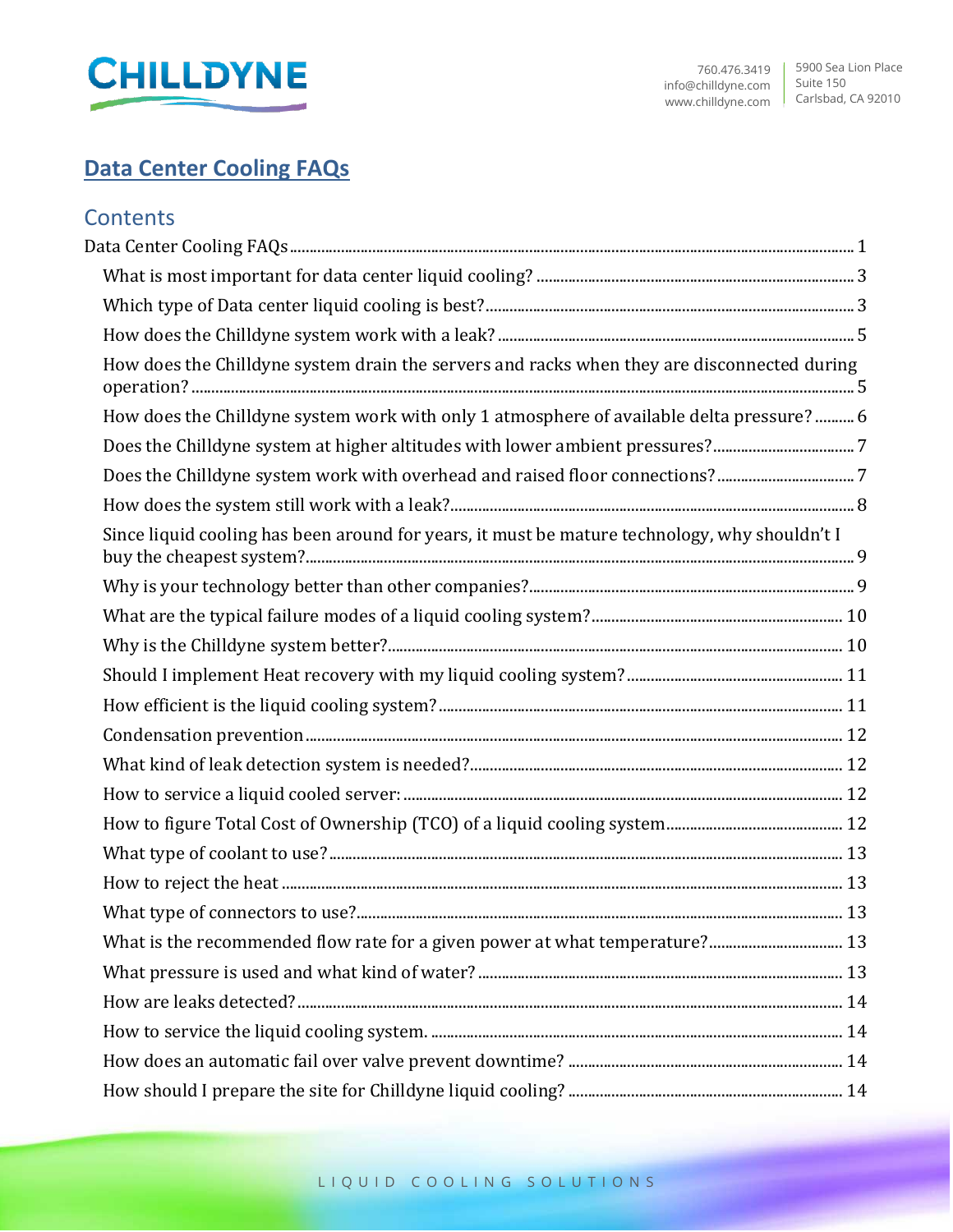| What type of sensors are used to measures the performance of the liquid cooling system 14     |  |
|-----------------------------------------------------------------------------------------------|--|
|                                                                                               |  |
| How to prevent corrosion of metal parts or chemical reactions of the plastic with the coolant |  |
|                                                                                               |  |
|                                                                                               |  |
|                                                                                               |  |
|                                                                                               |  |
|                                                                                               |  |
|                                                                                               |  |
|                                                                                               |  |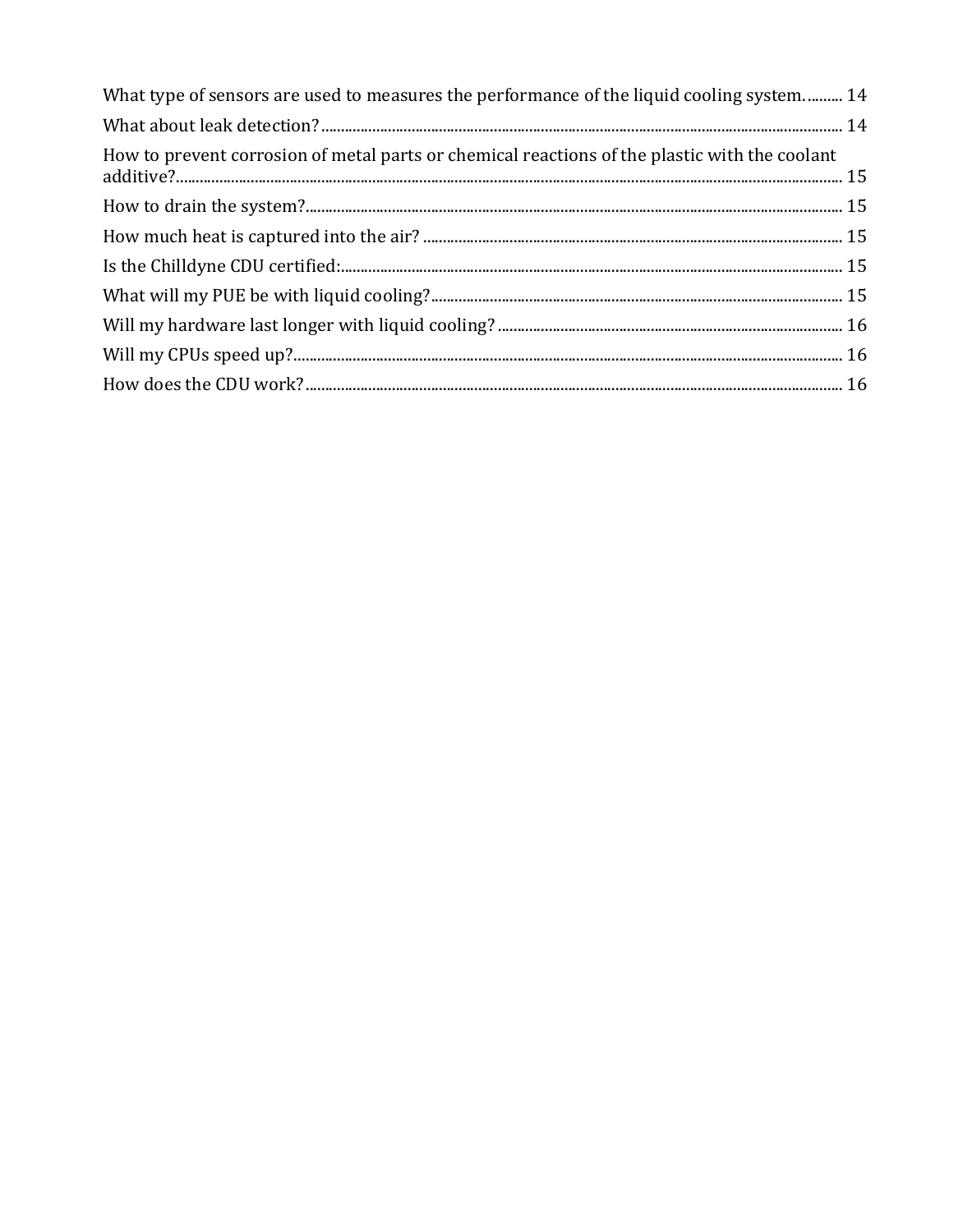### <span id="page-2-0"></span>**What is most important for data center liquid cooling?**

- 1. Uptime
- 2. Uptime
- 3. Uptime
- 4. No leaks
- 5. Server-side cost (servers get replaced every 4 years or so)
- 6. Infrastructure cost (stays in the data center for number of server refresh cycles)
- 7. Heat capture ratio (percent of heat into the liquid cooling system, depends on the server and data center design)
- 8. Cold plate thermal performance (needs to be good enough, but not cost too much, nor have reliability issues)
- 9. Appearance (people like shiny things, but only if it doesn't cost more)

#### <span id="page-2-1"></span>**Which type of Data center liquid cooling is best?**

#### *Liquid Cooling with negative pressure CDUs*

A leak does not damage the server, it just lets air into the system. Connectors, plumbing and parts can be low cost and generic. Any data center liquid cooling system will have thousands of connections, and there are many ways that they can leak. Our approach is failure tolerant, so that you can deploy systems quickly with unskilled labor and not worry about getting expensive servers wet

#### *Direct to the chip cooling:*

Not all the heat is captured. With 205-watt CPUs, about 80% of the heat is captured by the liquid cooling system. As the CPU power goes up in the future, the percentage of heat captured will go up to 90% or more. If the facility cooling is based on cooling towers, and the data center is allowed to run warm 95-100% of the heat can be captured. Rear doors can

Each server requires a fluid connector and each rack requires a fluid manifold.

The data center layout does not change as compared to a liquid cooled data center. The same racks and hardware can be used.

#### *Liquid Cooling with positive pressure CDUs*

Positive pressure CDUs are simple. Connections to the racks require sweated copper plumbing, installed and pressure tested by professional plumbers.

A water leak can ruin an entire rack of servers. Leak detection must be used.

#### *Immersion*

The good thing about immersion cooling is that all the heat is captured from the server. The data center layout is completely different. Optical connections must be completed outside of the oil. Spinning hard drives must be sealed. Fans must be removed and fan control software updated. Thermal grease must be replaced with something that won't dissolve in the liquid. Special power and interface cords must be used. The value of the servers in the secondhand market is limited.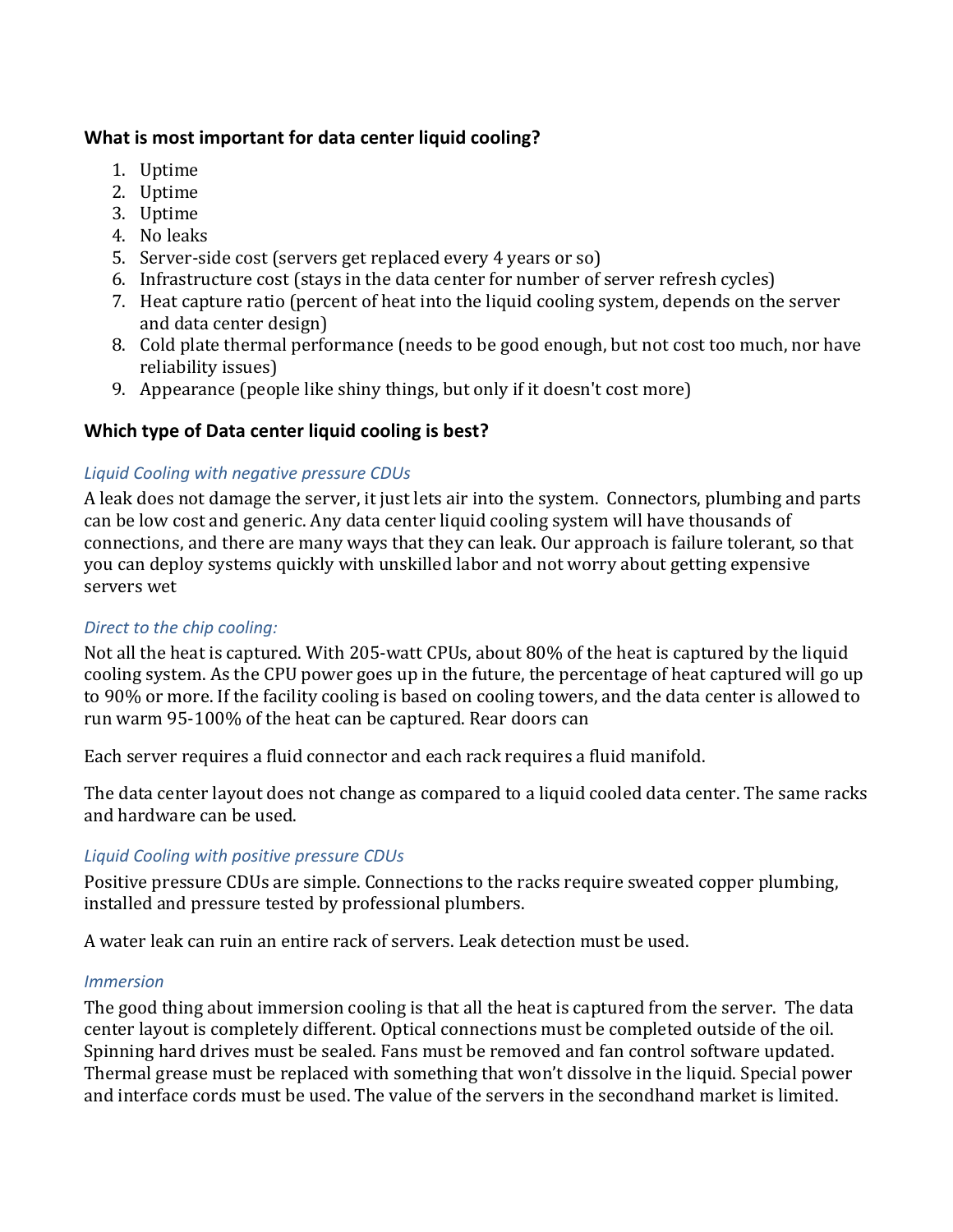#### *Oil Immersion*

Widely used to cool transformers and high voltage electrical devices. Can cause embrittlement of plastics when used to cool servers. Immersion is great when you need it, primarily for high voltage utility systems (like a power transformer) or avionics cooling, where the arc resistance at altitude and ability to work down to -40C is needed. Keep in mind that with immersion cooled systems, fixing them is like fixing an automatic transmission. It will be a messy expensive process.

Vienna HPC gave a paper on their experiences with oil immersion at SC19, they had some plastic power plugs shatter.



*Figure 1: Power cable after wicking oil from oil bath. <sup>1</sup>*

#### *Two phase immersion cooling*

The Wright brothers used boiling water to cool the engine in their 1903 flyer. The Cray-2 used it. Today, many Bitcoin miners are cooled by fluorocarbon fluids. Novec and Fluorinert leach out plasticizer, leak easily, evaporate quickly, and are very expensive. The servers must be contained in a sealed box. All power and communications cables must be sealed. For the Bitcoin operation, any server board that fails is left in place, so they don't need to open up the sealed box to repair the server.

An arc in these liquids can create hydrofluoric acid and requires a special cleaning process. LLNL wrote a paper in which they did not recommend two phase cooling and described how it caused tin whiskers shorting out power supplies:

*"The failures resulted in permanent component damage (restart attempts were unsuccessful) for 58 of the 72 nodes."*

<sup>1</sup> https://eehpcwg.llnl.gov/assets/sc19\_05\_1150\_1230\_impressions\_from\_5\_years\_of\_oilbased\_liquid\_immersion\_cooling\_hofinger.pdf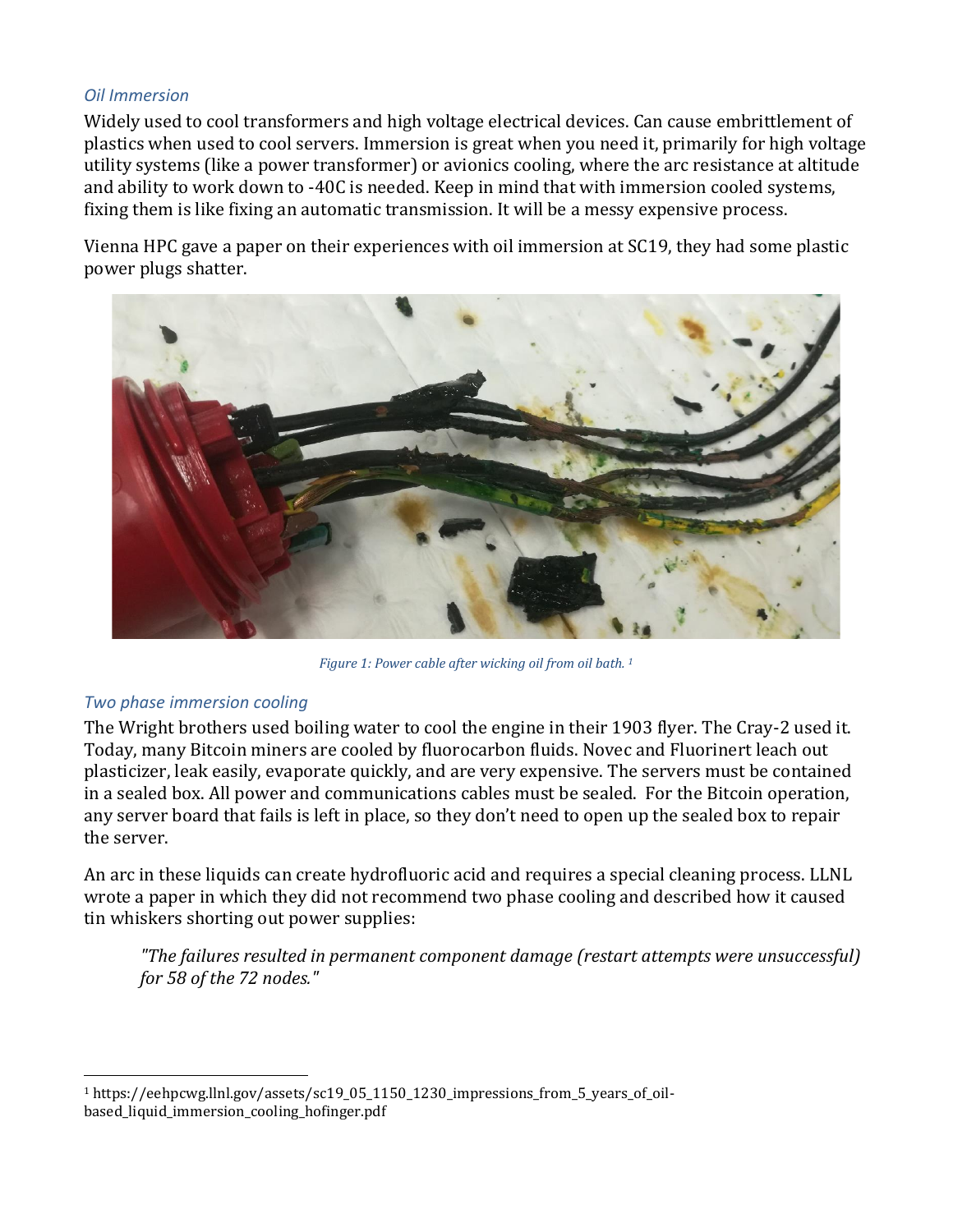

*Figure 2: Tin whisker on power supply<sup>2</sup>*

### <span id="page-4-0"></span>**How does the Chilldyne system work with a leak?**

The connections to the server include a check valve with a controlled leak in the reverse direction on the supply side, and a sonic nozzle Venturi on the return side. These valves limit the flow of air into the rack manifold in the event that there is a major air leak into the server. Under normal operation, the flow resistance of the check valve on the supply side is about .1 in Hg and the flow resistance of the Venturi is about 1 inch Hg. Under a leak condition, the controlled leak in the check valve limits the air flow into the manifold to 2 lpm on the supply side. This results in some bubbles in the coolant for the servers downstream of the leak, but the bulk density of the coolant is lower so the volume flow rate is higher, and the net result is that the downstream server temperature may go up by 1 to 3 C, but the system still works to liquid cool all of the servers except the one with the leak, and it can use air cooling.

On the return side, the Venturi limits the air flow to about 10 lpm as the air flow cannot exceed the speed of sound in the narrow part of the venturi. (Sonic Nozzle)

Here is a video of how the flow limiting valves work: <https://youtu.be/weHmijmbL6E>

### <span id="page-4-1"></span>**How does the Chilldyne system drain the servers and racks when they are disconnected during operation?**

How the CDU keeps from overfilling when racks are evacuated of coolant:

The CDU contains about 50 liters of coolant. In the even that more than about 15 liters is removed from the racks and servers, the CDU has a drain connection which typically connects to the sewer, and the excess coolant is pumped down the drain while it is running, The CDU also has a water fill connection, which is typically connected to a Reverse Osmosis water supply, so that when the

<sup>2</sup> https://datacenters.lbl.gov/sites/default/files/ImmersionCooling2016.pdf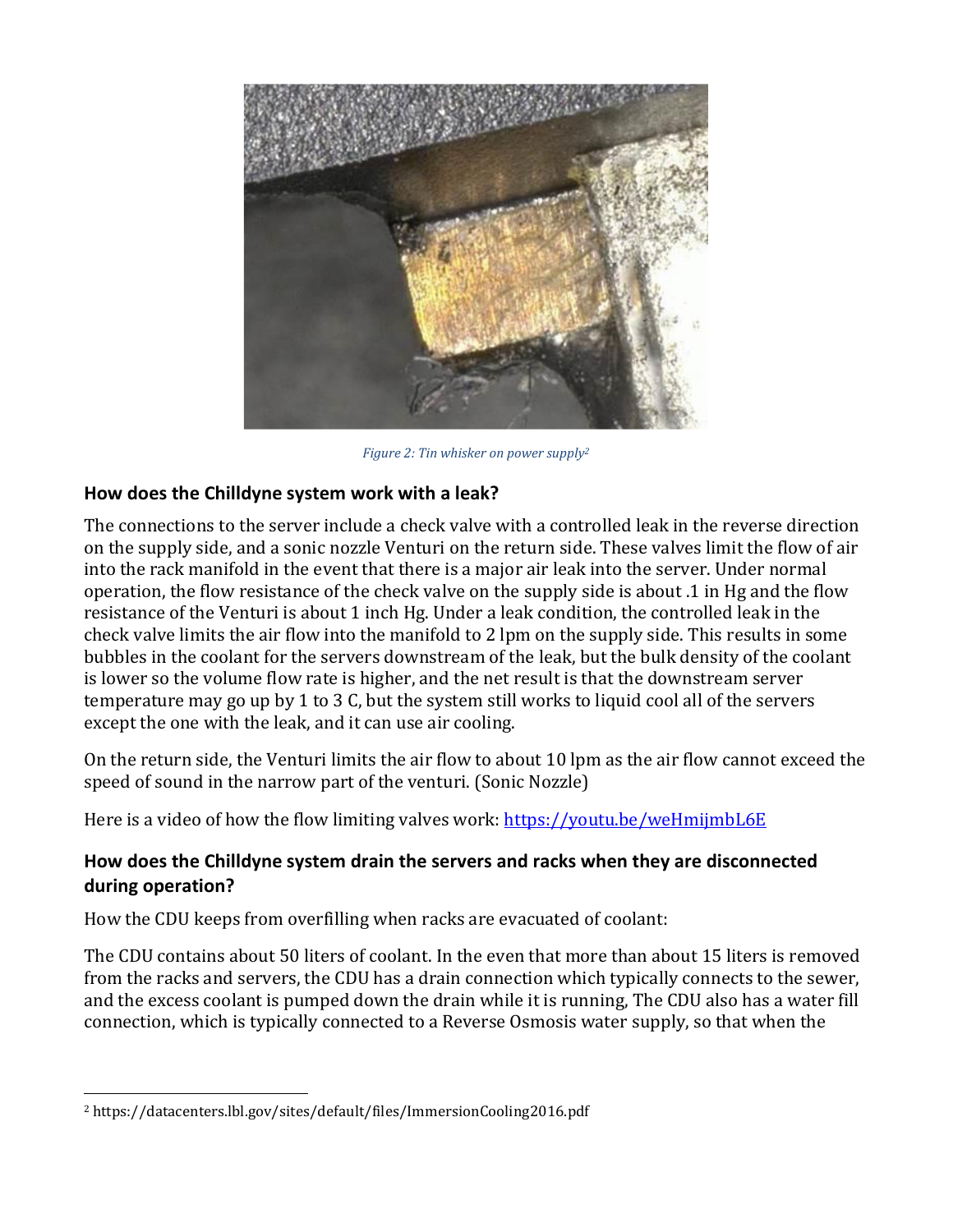racks are added to the system, the CDU refills and continues to cool the existing and added racks with no downtime. It also automatically adds more coolant additive if required.

When servers are disconnected from the cooling system, the supply line is disconnected first, and then the return line sucks out all the coolant from the server, and the air flow into the rack manifold and the CDU is limited by the Venturi. The CDU vacuum pump has a capacity of 1200 lpm so the air leak does not reduce the system performance significantly. (It doesn't lose suction, just like the famous vacuum cleaner)

### <span id="page-5-0"></span>**How does the Chilldyne system work with only 1 atmosphere of available delta pressure?**

The less than 1 atmosphere of pressure works because we use slightly larger ID tubing, (pressure drop goes as the inverse fifth power of pipe diameter) and no quick disconnects are needed except at the servers. The positive pressure systems use plumbing similar to tap water plumbing, but we take advantage of the negative pressure to use wire reinforced flexible PVC tubing which is much easier to install and has lower pressure drop than copper tubing with lots of 90 degree elbows. You can see the installation at Sandia below. The pressure drop accounting is in figure XX. The low pressure drop has the added advantage of reducing the power requirements for the liquid cooling system so that they are less than competitor systems. We use about 3.8 In Hg (4 ft of water) of pressure drop in the servers so that the racks clear air bubbles automatically, and the flow does not short circuit through the lower servers in a rack.

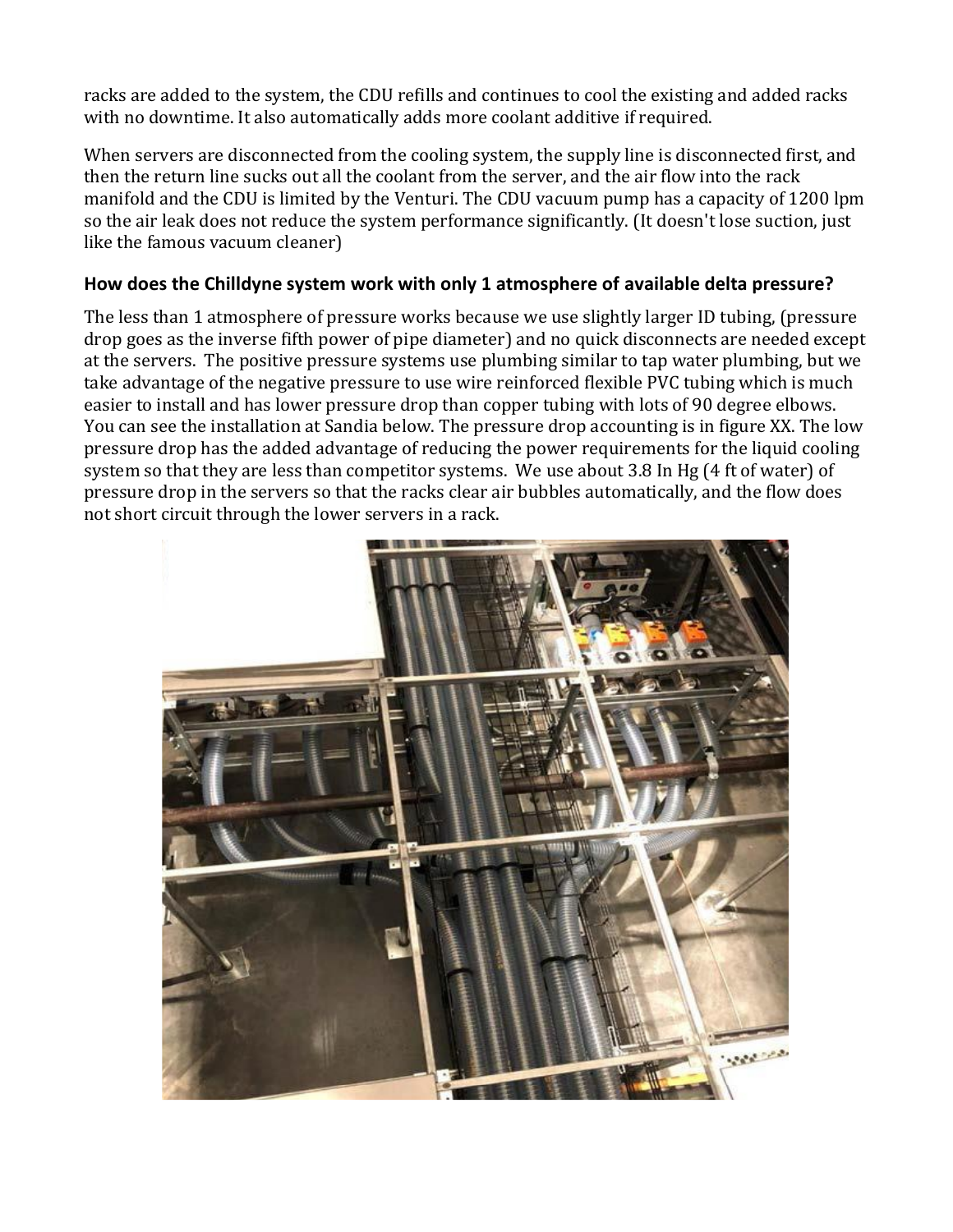| <b>Pressure Drop Accounting</b> | <b>Flow Ipm</b> |     | DeltaP in Hg   |
|---------------------------------|-----------------|-----|----------------|
| Server                          | 0.4             |     | 3.8            |
| <b>Venturi Flow limiter</b>     | 0.4             |     | 1              |
| <b>Leaky Check Valve</b>        | 0.4             |     | 0.1            |
| <b>Rack Manifold</b>            | 24.8            |     | 0.5            |
| 1-inch Tee                      | 24.8            |     | 0.1            |
| 10 ft 1-inch Tubing             | 24.8            |     | 0.3            |
| 1.25 Tee                        | 49.6            |     | 0.2            |
| 10 ft 1.25-inch tubing          | 49.6            |     | 0.4            |
| Fail over valve                 | 198.4           |     | 0.1            |
| 40 Ft of 2 Inch tubing          | 198.4           |     | 2              |
| Rack (subtotal)                 |                 | 1.6 |                |
| <b>CDU-Rack (subtotal)</b>      |                 | 3.1 |                |
| <b>Total</b>                    |                 | 8.5 |                |
| Available DP @ 200 lpm          |                 |     | 11 avg, 17 max |

In our system we use a separate heat exchanger pump to pump water from the reservoir through the heat exchangers and back to the reservoir. (You can see a schematic on figure X) This way the HX pressure drop does not add to the server loop pressure drop and the approach does not depend on the server flow rate. (The approach is 1-2 degrees C at 200 Kw per CDU.)

### <span id="page-6-0"></span>**Does the Chilldyne system at higher altitudes with lower ambient pressures?**

At higher altitudes, the outside air temperature is lower so the available pressure is similar to sea level.

For example, at Los Alamos, at 7000 ft with 55 C return water 55 C, the vapor pressure is 4.4 In Hg, and the absolute pressure is 23.1 In Hg, so the available pressure is 18.7 in Hg. The highest temperature there is about 32C, so the system works with cooling water at 45 C.

In Tucson, the highest temperature there is about 40C we would have return water at 65 C, at 65 C, the vapor pressure of water is 7.4 in Hg total available DeltaP is 22.5-inch Hg.

### <span id="page-6-1"></span>**Does the Chilldyne system work with overhead and raised floor connections?**

As with the other power and network cables, installation is easier with a raised floor. But overhead works as well. In this installation, there are 90 nodes per OCP rack, dual 165-watt Xeons. Overhead plumbing at 50 kw per rack.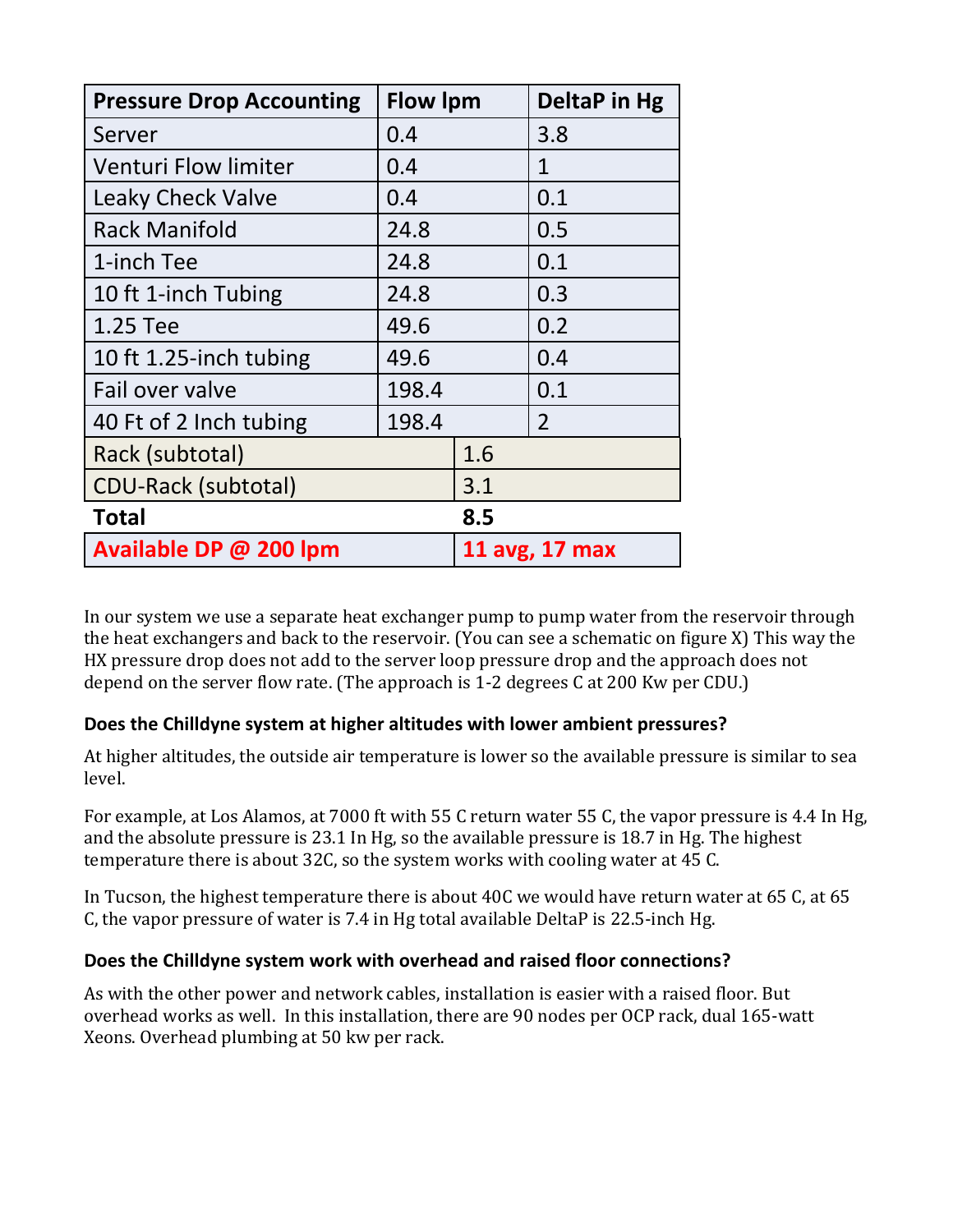

The goal of the Chilldyne system is to make the cost of a liquid cooled data center and server less than the air cooled one, and to make the liquid cooled cluster more reliable than the air cooled one so that everyone uses liquid cooling, saves electricity and puts less carbon in the air.

We believe that the negative pressure system will prevail in the long run because it has a minor impact on CDU cost and it has a major impact on cost reduction at the server level. In addition, it scales easier because experts are not required for setup, and fill, drain and coolant additive control are all automated.

### <span id="page-7-0"></span>**How does the system still work with a leak?**

#### *Server flow limiting:*

The connections to the server include a check valve with a controlled leak in the reverse direction on the supply side, and a sonic nozzle Venturi on the return side. These valves limit the flow of air into the rack manifold in the event that there is a major air leak into the server. Under normal operation, the flow resistance of the check valve on the supply side is about .1 in Hg and the flow resistance of the Venturi is about 1-inch Hg. Under a leak condition, the controlled leak in the check valve limits the air flow into the manifold to 2 lpm on the supply side. This results in some bubbles in the coolant for the servers downstream of the leak, but the bulk density of the coolant is lower so the volume flow rate is higher, and the net result is that the downstream server temperature may go up by 1 to 2 C, but the system still works to liquid cool all of the servers except the one with the leak, and it can use air cooling.

On the return side, the Venturi limits the air flow to about 10 lpm as the air flow cannot exceed the speed of sound. (Sonic Nozzle)

Here is a video of how the flow limiting valves work: <https://youtu.be/weHmijmbL6E>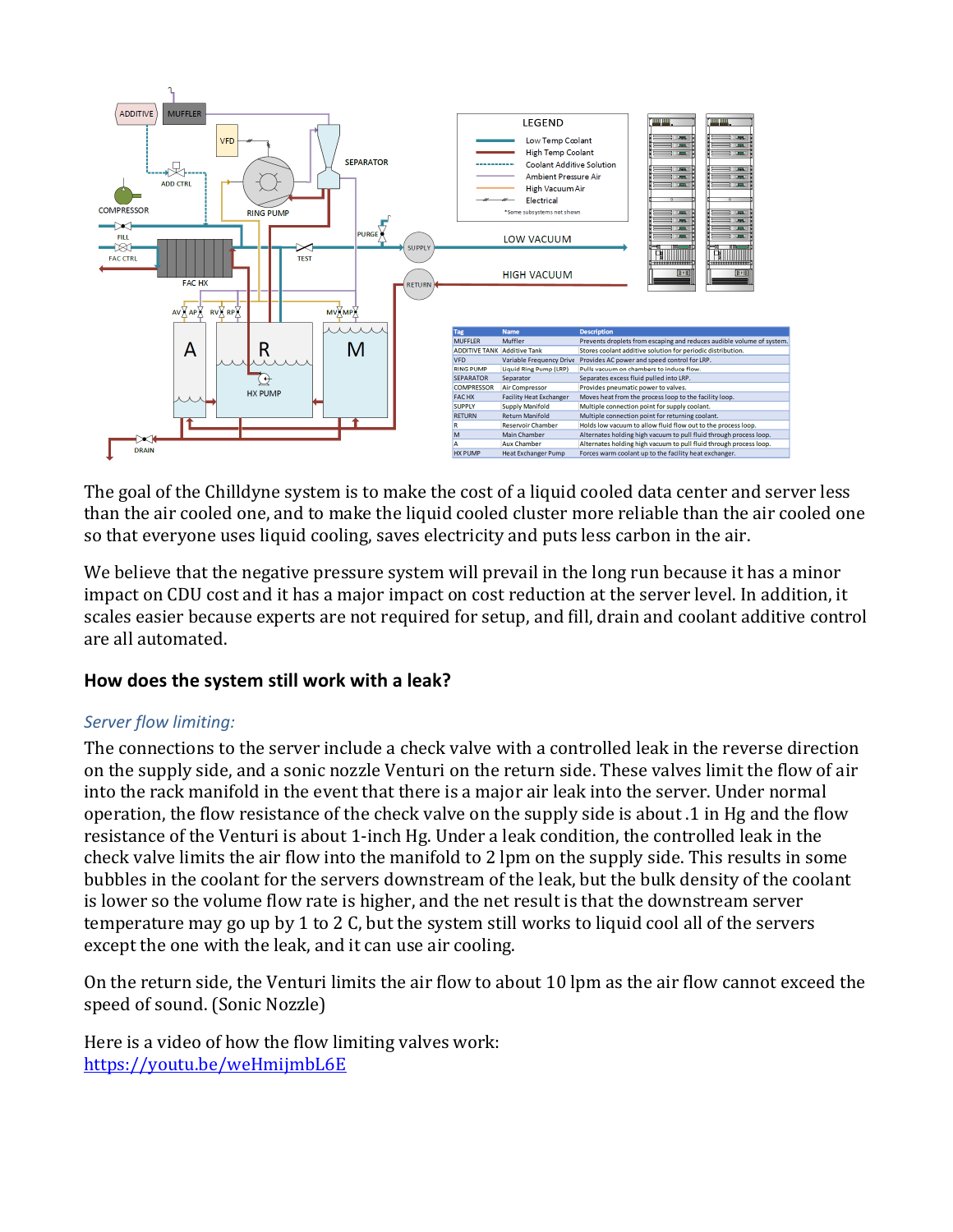Here is a video of what happens when you cut the cooling line on a Chilldyne server: <https://www.youtube.com/watch?v=552tzND2Xx0>

Here's a video on a OCP installation of Chilldyne Liquid Cooling: <https://www.youtube.com/watch?v=MzqIouc1T9w>

And here's a video of how the Chilldyne CDU works: <https://www.youtube.com/watch?v=w1Ouz7cHhrk>

# <span id="page-8-0"></span>**Since liquid cooling has been around for years, it must be mature technology, why shouldn't I buy the cheapest system?**

Data center liquid cooling is not a commodity. If you pick the cheapest solution, you may spend a lot of money on downtime. It is too early to standardize, unless you want to use the Cray or IBM style of using aerospace fittings and connections, which are too expensive.

We are changing that calculation with low cost, 100% uptime liquid cooling.

No data center operator wants to be the person who ordered the system that caused downtime.

The whole idea of our liquid cooling system is that there are no worries for the data center operator. No leaks, automatic fill and drain, automatic coolant anti corrosion monitoring and control. This makes for good system uptime. The Attaway cluster that we did for Sandia has been up since October with no downtime due to cooling issues.

Here is a video of what happens when you cut the cooling line on a Chilldyne server: <https://www.youtube.com/watch?v=552tzND2Xx0>

Here's a video on a OCP installation of Chilldyne Liquid Cooling: <https://www.youtube.com/watch?v=MzqIouc1T9w>

And here's a video of how the Chilldyne CDU works: <https://www.youtube.com/watch?v=w1Ouz7cHhrk>

We have a solution to the leak detection problem, the CDU measures flow of air out of the system and alerts the user if more than 10 lpm or of air is coming out.

### <span id="page-8-1"></span>**Why is your technology better than other companies?**

We have the best team for the technology challenge.

We helped develop the liquid cooling system for the Hunter UAV for Northrop Grumman: <http://www.flometrics.com/project/aircraft-cooling-system-design/>

We also developed cooling systems for rocket engines, lasers, and medical devices. Parker, Ametek and Lytron are involved in avionics cooling. Parker was at SC19 selling connectors. It seems to me that the major aerospace companies have internal engineering teams that develop cooling systems, and they have outside vendors supply components. Applying aerospace quality systems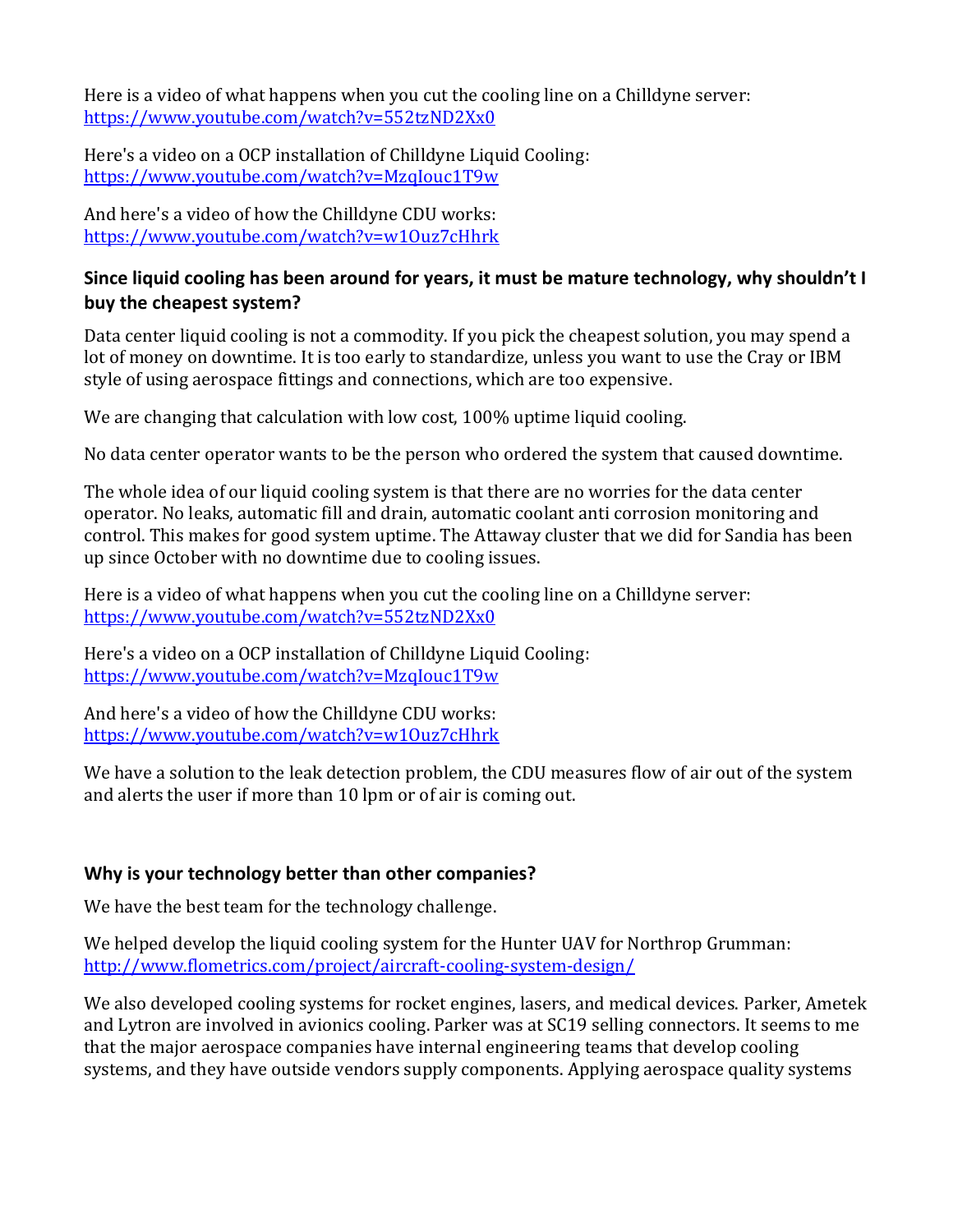to data center liquid cooling results in systems like what is sold by IBM, Cray, SGI, i.e. failure proof, expensive systems.

The automotive companies have internal teams working on battery and engine cooling. There are some external consulting groups like, but they don't show any inclination to become a manufacturer. For many of these consultant groups, if they have already consulted on data center liquid cooling under proprietary contracts, they are constrained in developing their own products.

Our advantage is that we have 25+ years of thermal and fluids design experience, plus 9 years of data center liquid cooling experience. We recently developed an avionics cooling system for a defense contractor, and they did not have any other decent bidders on the job.

# <span id="page-9-0"></span>**What are the typical failure modes of a liquid cooling system?**

#### *Leak in server, i.e. hose not connected or broken Quick Disconnect*

For each server, we have flow limiting valves see [\(Why is your technology better than other](#page-8-1)  [companies?\)](#page-8-1) This means that any single server failure will not result in reduced cooling for the other servers. And the server can fail over to air with fins on the cold plates.

### *CDU failure*

Any CDU failure will result in the activation of a fail over valve to switch to a backup CDU. (this is our current recommended practice, N+1 CDUs) At the CDU level, the software checks to see if the level, temperature and pressure sensors are reading correctly and if not, it issues a warning. We also check for air flow out of the CDU to see if there is a leak of air into the system, and we issue a warning. In some cases, the CDU can continue to work with a defective sensor

The CDU is designed to never apply positive pressure to the servers, including in the event of a liquid cooling system power outage with the servers still running at full power. The valves in the CDU are designed to have power off valve positions such that the system is vented under power off conditions. Referring to the schematic in figure XX the test valve is normally closed and the purge valve is normally open. This means that if the power shuts off, the vacuum in the pump chambers will suck some of the coolant into the pump chambers, while the purge valve will let air into the system and the test valve will prevent more coolant from entering the system.

Our current practice is to replace any problematic component with ones of higher reliability. If we see any components wear out, we will replace them on a maintenance schedule to prevent downtime. We have an hour meter on the CDU so that we can determine appropriate replacement intervals for components subject to wear.

### <span id="page-9-1"></span>**Why is the Chilldyne system better?**

The negative pressure cooling approach has a few more added advantages than a positive pressure cooling solution.

• Nodes are more accessible – System administrators are able to remove nodes without fear of liquid interface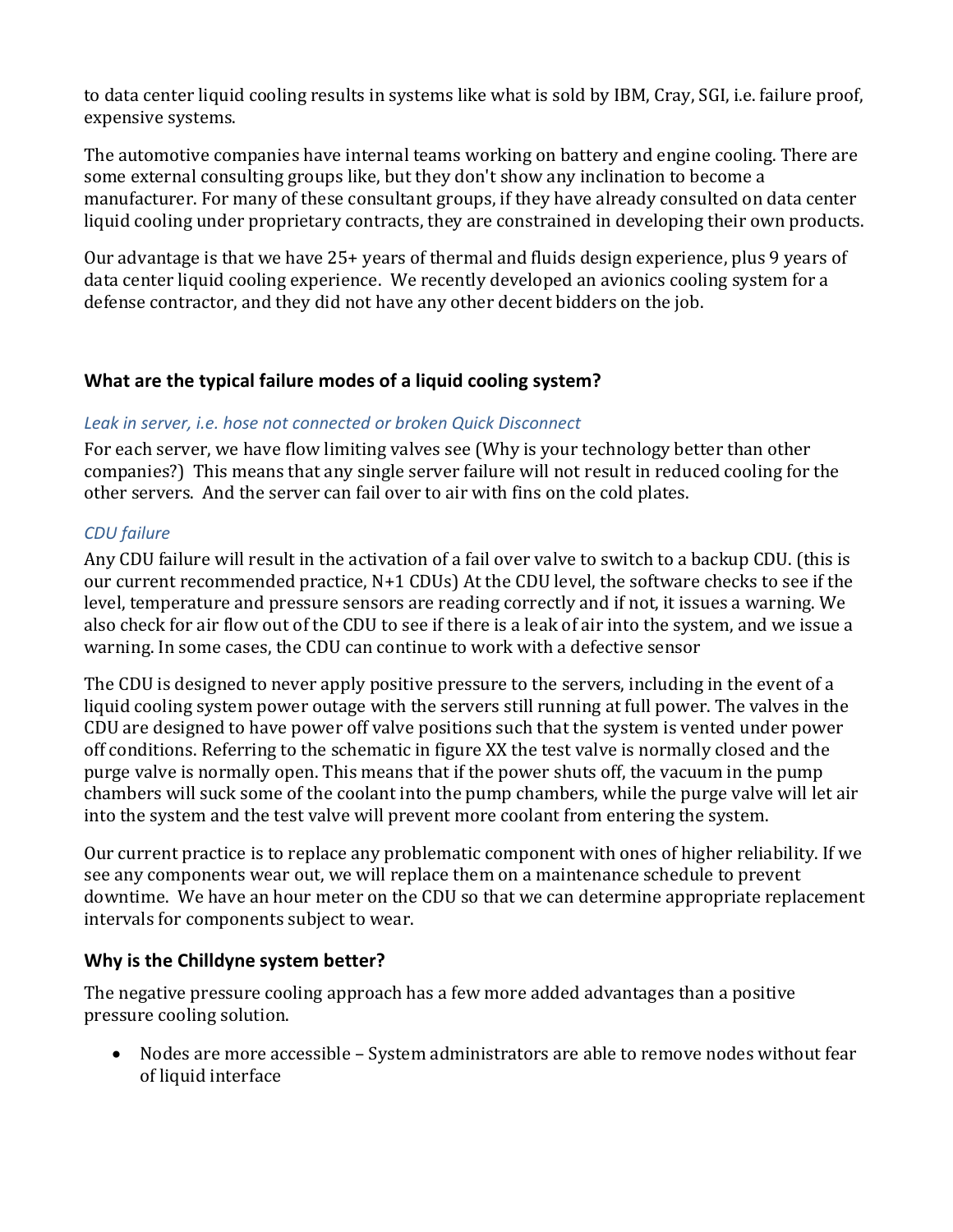- Leak detection is relatively simple with air bubbles forming on the return line of the individual nodes
- The power draw for operations is lower than most positive pressure CDU's
- The flexibility in the complete design of the Chilldyne CDU and computer system, to my knowledge seems to be unique in the approach of having the ability to be either air cooled or liquid cooled with failover valving and built in fans to automatically switch over based on heat capacity
- Data on the system operation can be accessed using Modbus, SNMP, ftp, or the web page.

# <span id="page-10-0"></span>**Should I implement Heat recovery with my liquid cooling system?**

When looking at heat recovery, you have to balance the extra power required at higher CPU temperature with the cost of efficient heat pumps. (a one to one comparison of watts of heat to watts of computer power is not appropriate) A hotter running processor may require 5% more power and a typical heat pump has a COP of 4, so that It adds 4 KW of heat to the building while using 1 KW of electricity.

This means that if you run your 100 watt processor hotter so it uses 105 watts to get usable heat, and the heat you are replacing requires 25 watts of power to produce 100 watts of heat, the 20 watt power savings for a 100 watts of heat may not justify the expense of hooking the computer to the heating system.

Also, once you hook up a heat source that you can't control (A computer) to a heating system, you need to have a backup source of heat.

I don't think it makes sense for San Diego, but it might for a place where heat is expensive and the computers are running at full load all of the time.

### <span id="page-10-1"></span>**How efficient is the liquid cooling system?**

If the data center is air cooled, the air cooling will use 10-30% of the server power to run fans (server fans and data center fans), air conditioners etc. Liquid cooling reduces that number to 2%, as long as you don't use chillers to provide cooling water.

The difference between and efficient and inefficient liquid cooling system is very small.

Heat capture ratio is more important:

Let's suppose that the air conditioning system has a COP of 3.3.

Let's suppose that the liquid cooling system has an efficiency of 25% in terms of coolant pumped and hat it runs at 1 kw per 1 lpm. (14 C rise) The deltaP would be 20 psi for positive pressure systems and 8 psi for negative pressure systems).

The flow work for 1 lpm at 20 psi is 1-2.3 watts

So, the liquid cooling system power is 9.2 watts (or less) and the liquid cooling system uses .9% of the server power.

Suppose that the heat capture is 80%, then the HVAC power required is 6% of the server power if we capture 85% of the heat, then the HVAC power is 4.5 % of the server power.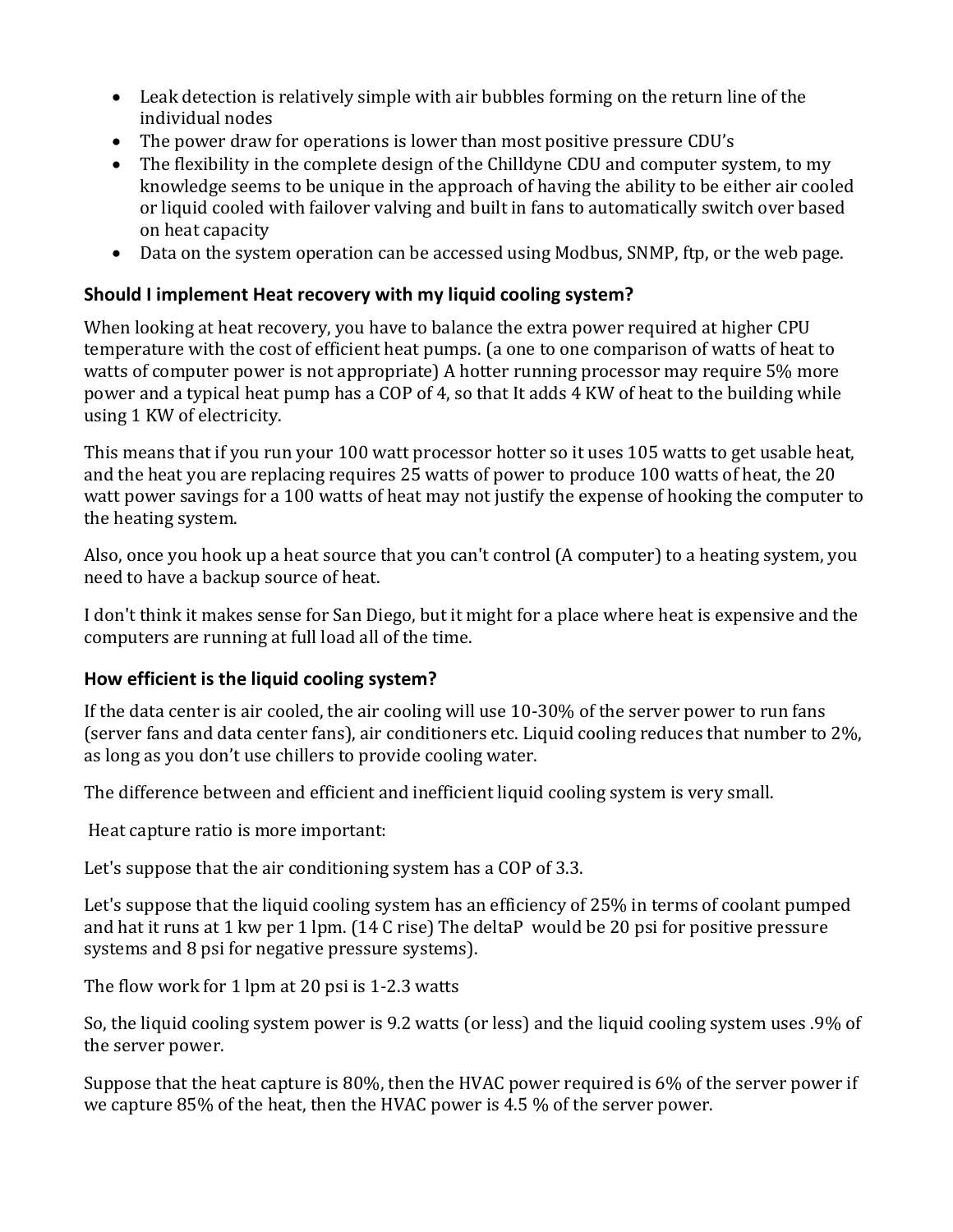So, the power for pumping the liquid cooling system does not matter compared to the power to remove the heat for small amount of heat not captured.

There is also a processor temperature effect, the processor might use 5% less power liquid cooled, this means that more liquid cooling system flow (and power) can result in less overall data center power.

So, the benefit for running the processors hotter and saving pumping power must be balanced against the extra power for the processors when they run hot, and the extra cooling required for keeping the data center air temperature cool enough for people to work.

# <span id="page-11-0"></span>**Condensation prevention**

The liquid cooling system must never provide the servers with water that is below the dewpoint, even if the servers are off. The Chilldyne system uses an onboard humidity sensor to measure the dewpoint and controls the coolant output temperature with redundant systems.

# <span id="page-11-1"></span>**What kind of leak detection system is needed?**

Each rack will have a temperature sensor on the rack manifold to measure the temperature into and out of the rack and a flow sensor to measure the liquid flow rate through the rack. The Chilldyne negative pressure system never leaks onto a server so there is no need for the leak detection system. The Chilldyne system detects leaks by measuring the air flow in the return line to the CDU. Once a leak is detected it can be located by following the bubbles in the coolant return lie to the source of the leak.

# <span id="page-11-2"></span>**How to service a liquid cooled server:**

Each server can be serviced by removing the blue inlet connector first and then the red outlet connector after a few seconds. This leaves the server basically dry inside so it then can be shipped back to the manufacturer if necessary or component level disassembly and repair can be accomplished with no worries about spilling coolant onto the motherboard.

# <span id="page-11-3"></span>**How to figure Total Cost of Ownership (TCO) of a liquid cooling system**

- 1. Hardware cost
- 2. Installation cost
- 3. Facilities costs associated with installation, such as any mechanical upgrades needed to support new air-cooling loads or any liquid-cooling infrastructure needed to install a liquid-cooled system
- 4. Annual IT energy consumption
- 5. Annual cooling energy consumption (including chillers, pumps, air handlers, etc.)
- 6. Annual maintenance of the Servers and supporting mechanical facilities, including annual costs to maintain and support any cooling distribution system required for liquid-cooled SUs.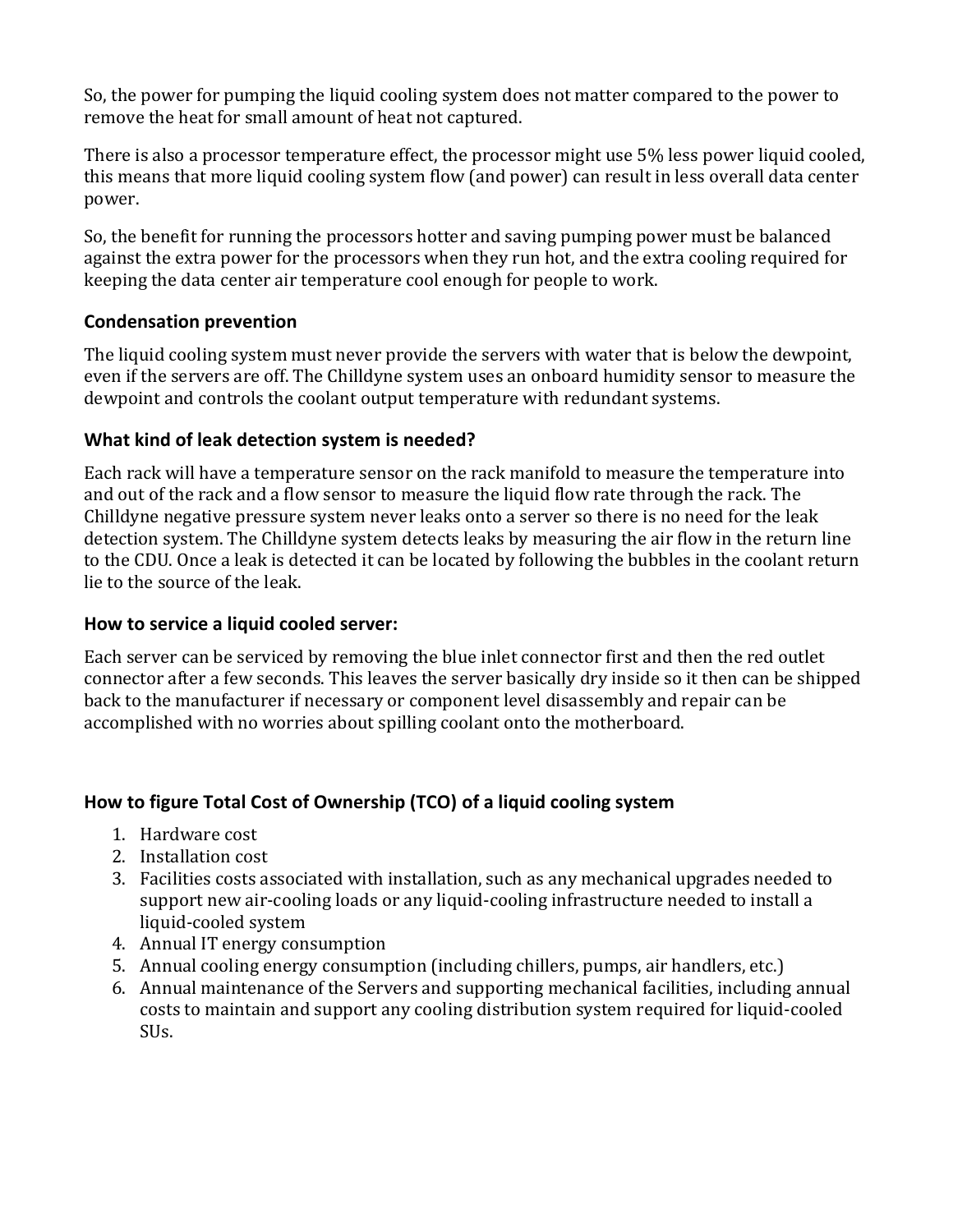Liquid cooling systems will reduce air conditioning loads and will reduce fan vibration and server temperatures. The fans will never wear out, in fact less expensive sleeve bearing fans can be substituted for ball bearing fans due to lower temperature and lower fan speeds.

2) The Chilldyne liquid cooling system uses less energy than other liquid cooling systems Sandia measured 1.6% on Attaway.

3) The system includes on board coolant additive to reduce the need for periodic water testing to be done by facility employees. The standard coolant. replacement schedule is once every 18 months. The Chilldyne coolant additive is composed primarily of household chemicals such as lye, fertilizer and borax and can be poured down the drain in most jurisdictions. This reduces the total cost of ownership of the Chilldyne system significantly compared to other systems.

4) Fill, vacuum test and drain are all automated, so there is no need for experts for any liquid cooling installation or maintenance.

5) The coolant can be replaced while the system is running, so no need for downtime for this activity.

#### <span id="page-12-0"></span>**What type of coolant to use?**

The Chilldyne system uses water with anti-corrosion and anti-bacterial additives as coolant. This is better than glycol mixtures because pure water has 4% higher heat capacity and 2 x lower viscosity than glycol. This results in 15% more flow with 25% Glycol for the same cooling capacity. The only reason to use glycol is for systems that must be shipped full of coolant in potential freezing environments. The Chilldyne system ships dry so there is no risk of freezing. As processor power goes up, better coolant is more important.

#### <span id="page-12-1"></span>**How to reject the heat**

Cooling towers are best, unless water is scarce, in which case dry coolers can be used.

### <span id="page-12-2"></span>**What type of connectors to use?**

The Chilldyne negative pressure system uses low cost generic liquid connectors because a leak is not a high priority issue. the negative pressure system does not require aerospace quality connections.

#### <span id="page-12-3"></span>**What is the recommended flow rate for a given power at what temperature?**

We use approximately one liter per minute of flow to cool one kilowatt of server power. This leads to a temperature rise of approximately 12°C. The use can adjust the temperature rise. We can use water from 0 to  $50^{\circ}$ C as the input although we do not recommend using hot water as this represents a burn hazard for people servicing the servers. Colder water results in more heat capture at the server level, lower server power and greater reliability for the semiconductors.

#### <span id="page-12-4"></span>**What pressure is used and what kind of water?**

Water pressure is below atmosphere, approximately 4 inches of mercury vacuum on the supply side, and 18 inches of mercury vacuum on the return side. We can use tap water although we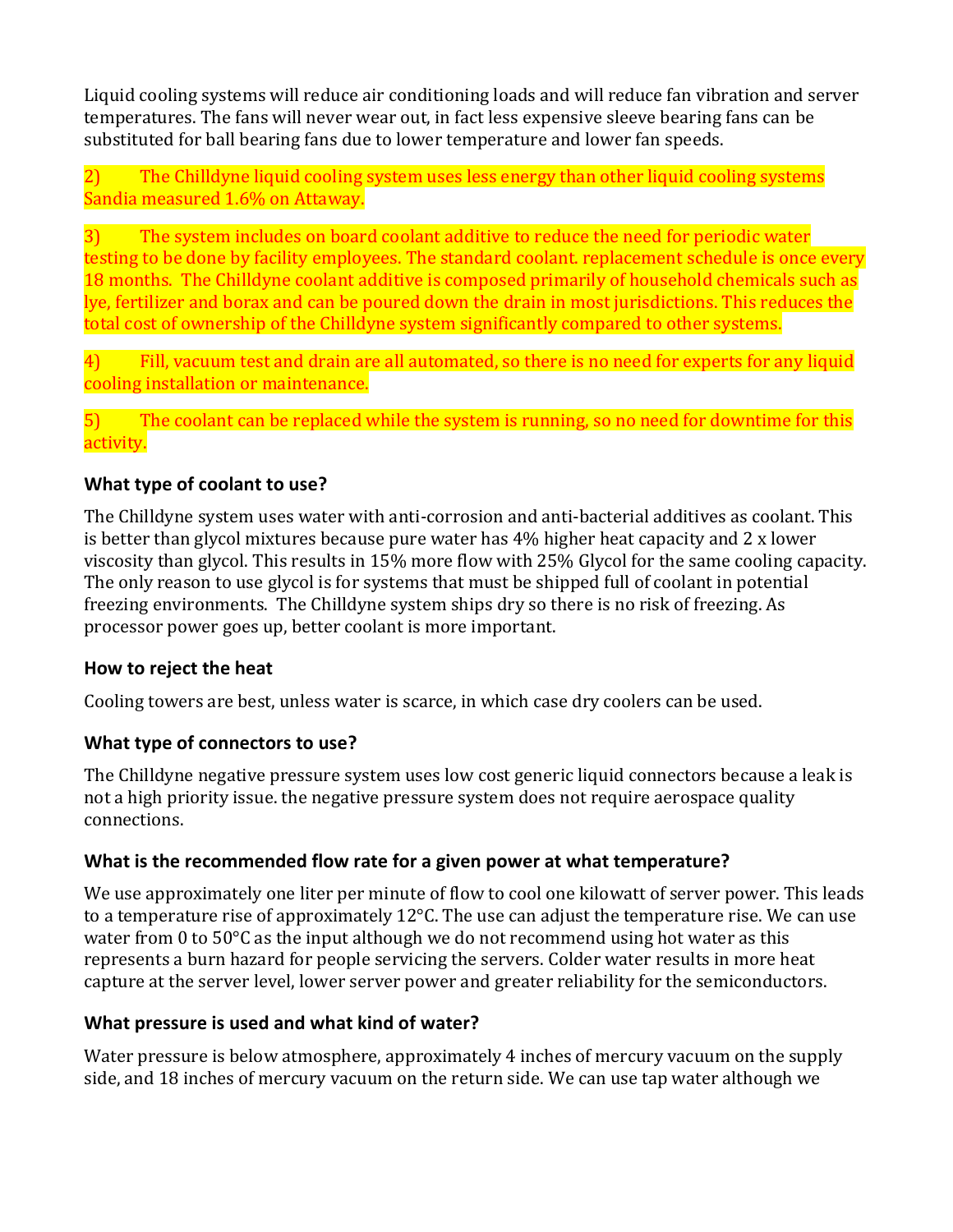recommend using reverse osmosis water in the server along with our additive. Our system includes plastic, stainless steel, copper and brass in contact with the liquid.

# <span id="page-13-0"></span>**How are leaks detected?**

For leak detection we utilize an air flow sensor that measures the air flow out of the coolant distribution unit to determine if there is a leak in the system and give a warning to the operator. There is no need for rack-based moisture detection systems. The only way for a leak to occur is in the event of a leak on the server side and a CDU failure. In this rare double failure scenario, the amount of the leak will be limited to the fluid volume in the rack, and a moisture detection system would cause an alarm that have already been raised due to the CDU failure

# <span id="page-13-1"></span>**How to service the liquid cooling system.**

The Chilldyne liquid cooling system is designed for continuous operation with no shut down required for changing filters, coolant additive or coolant. Furthermore, each server can be easily removed and replaced with only a few seconds of time required to disconnect the fluid couplings.

# <span id="page-13-2"></span>**How does an automatic fail over valve prevent downtime?**

We recommend our automatic fail over valve which switches a set of racks from a main CDU to a backup CDU when the flow is too low or the return temperature is too high. In this way CDU downtime does not cause cluster downtime. This is similar to air cooling with N+1 hvac systems.

# <span id="page-13-3"></span>**How should I prepare the site for Chilldyne liquid cooling?**

The CDUs need facility cooling water, RO or tap water and drain pipes. All these are also need by a typical CRAH, so they are probably already available in the data center.. The CDU can be fitted with a pump to pump the drained fluid out overhead if necessary.

The tubing to connect the servers and racks to the CDU is all under negative pressure so we use wire reinforced flexible PVC tubing. This tubing can be installed by data center technicians very quickly with no plumbers required. If the technician makes a mistake installing the tubing, the mistake is easily detected because the transparent tubing allows the operator to see bubbles inside the tubing which can be traced back to the leak after the CDU is turned on.

### <span id="page-13-4"></span>**What type of sensors are used to measures the performance of the liquid cooling system.**

The Chilldyne rack manifolds include accurate thermistor-based temperature sensors (0.2°C accuracy) to measure the input and output temperatures for each rack. The flow is measured by a vortex flowmeter with accuracy 1.5% full scale (1.-26.4 GPM) In addition, the CDU measures flow rate and input and output temperature and calculates the heat dissipated by the load on the CDU. The facility input and output temperature is measured and the data is used to determine the facility water flow rate. All the data is available via SNMP or Modbus.

# <span id="page-13-5"></span>**What about leak detection?**

No external leak detection system is required. No action is required in the event of a leak, other than a routine maintenance notification. Any server level leak can be repaired during the next business day or whenever is convenient. In the event of a leak, the Chilldyne system will cool the servers with a 1-2°C increase in CPU temperature compared to the CPU temperature before the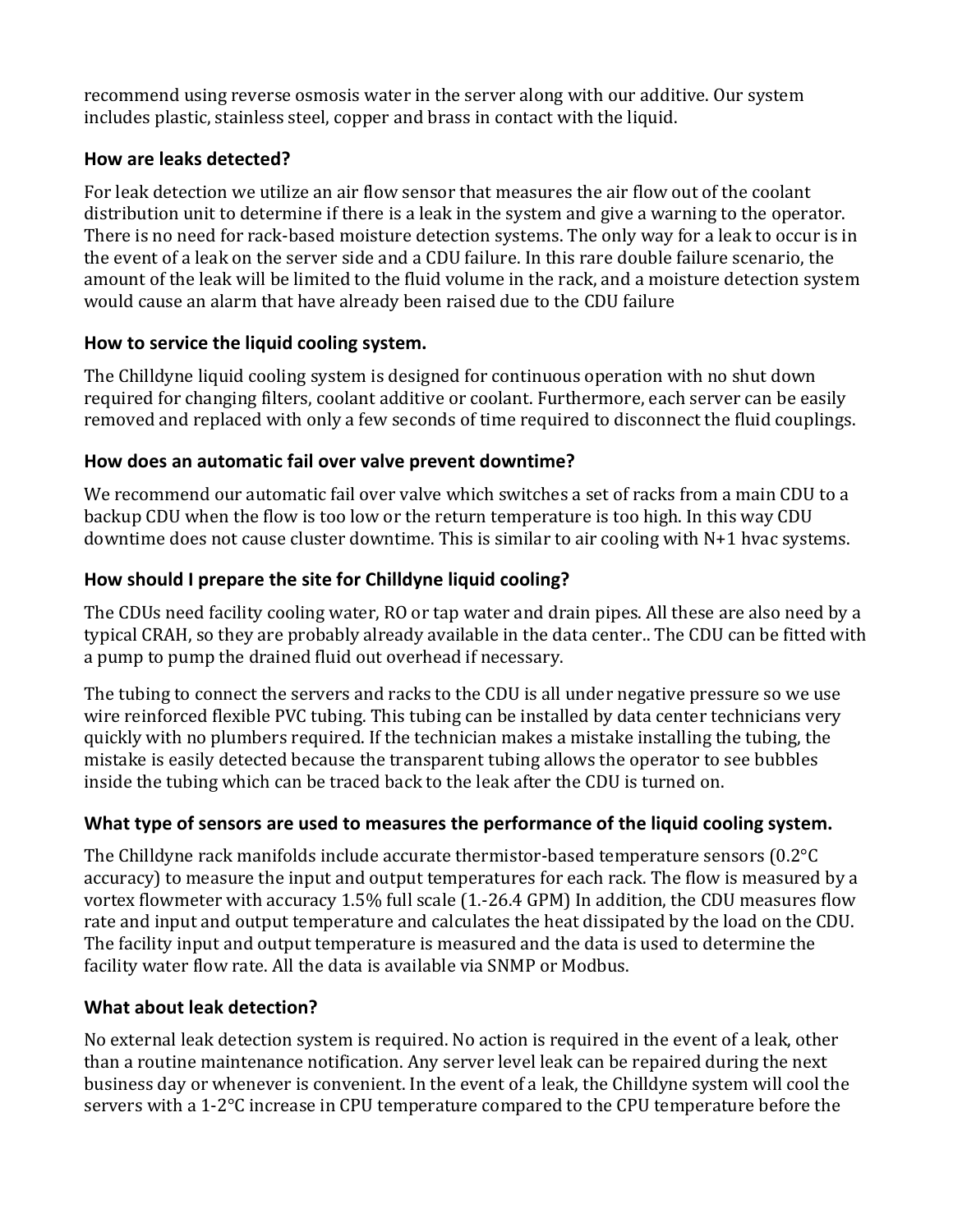leak. The leak can be up to 10 lpm of air, which is the leak due to a server or fluid connector fully open to air. The Chilldyne system includes flow limiting valves to ensure that any leak in a server or due to a broken quick disconnect will not result in downtime of any server besides the one with the leak. The server with the leak will have backup air cooling via fins on the cold plate so that it can continue to operate at a reduced clock speed and power dissipation. In the even of a rack level leak, the system may stop cooling.

# <span id="page-14-0"></span>**How to prevent corrosion of metal parts or chemical reactions of the plastic with the coolant additive?**

The cold plates have all metal fluid passages to eliminate the possibility of leaks due to thermal expansion mismatch between plastic fluid passages and copper heat transfer surfaces. Although the Chilldyne system uses negative pressure, the server-side assembly has been tested to 200 psi. The coolant and additive in the system have been tested long term with the Buna Rubber, PVC, CPVC Silicone, Urethane and Loctite sealant. The Chilldyne cold plates use turbulators in drilled passages for resistance to corrosion and contamination. The cold plate passes contaminants up to .25 mm and is Corrosion tolerant up to 150 micron. The CDU has a 5 micron filter which filters 5% of the coolant flow. The filter can be changed without shutting down the CDU. Strainers are used in the tubing to the racks to prevent any problems due to debris getting in the system.

# <span id="page-14-1"></span>**How to drain the system?**

The CDU drains automatically by pressing the drain button on the control panel. The Coolant with the standard concentration of coolant additive can be flushed down the drain, as it contains a diluted solution of lye (drain cleaner), borax (laundry detergent), sodium nitrite (preservative) and sodium molybdate (fertilizer). In the event that the local wastewater district is not comfortable with these chemicals being flushed down the drain occasionally, it can be drained into a container and disposed of in accordance with local regulations.

# <span id="page-14-2"></span>**How much heat is captured into the air?**

The most important factors for heat capture are the CPU power and the difference between the cooling water temperature and the data center air temperature. Using cooling tower water and a warm data center will work well. As processor power continues to increase, the percentage of heat captured by a direct to chip liquid cooling system will also increase. At 200 watts, CPU power approximately 80% of the heat goes into the CPU and as the power increases that percentage will also increase. If necessary, we can recirculate the air inside the server to capture even more of the server heat into the liquid cooling system. We have captured up to 90% of heat in lab tests.

# <span id="page-14-3"></span>**Is the Chilldyne CDU certified:**

It meets UL and FCC requirements for emissions and safety.

# <span id="page-14-4"></span>**What will my PUE be with liquid cooling?**

It will be less than 1.1. However, PUE is not that good of a metric for liquid cooling efficiency. Liquid cooled computers need very low fan power, and the CPU will use less power, so the liquid cooling saves power on the server side, which increases PUE. In general, a cluster cooled by air conditioning with good containment will have a PUE of 1.3. one cooled by fans and misters will be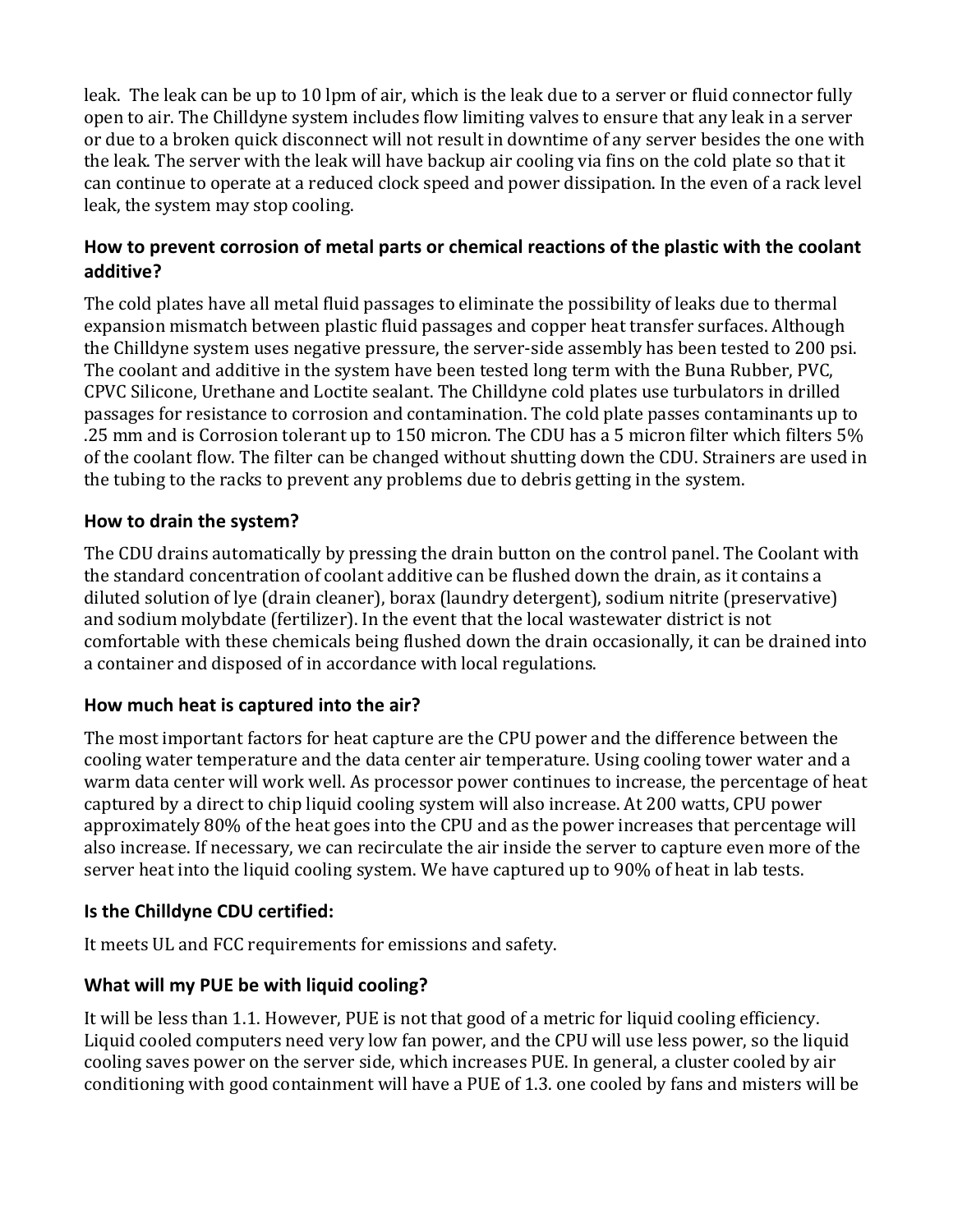at 1.15, and a liquid cooled one will have a PUE of 1.1, but it will still use 5-10% less power at the server.

# <span id="page-15-0"></span>**Will my hardware last longer with liquid cooling?**

Heat and vibration reduce hardware life. With liquid cooling and idling fans, the hardware will last much longer.

# <span id="page-15-1"></span>**Will my CPUs speed up?**

They can if they are unlocked. Most server CPUs are locked to a specific speed. However, a few researchers have found that the slowest CPU in a cluster runs faster when liquid cooled. So, if the program requires all the nodes to be done with one step before the next step will start, you can expect a speed increase.

### <span id="page-15-2"></span>**How does the CDU work?**

Chilldyne's negative pressure CDU operates under a vacuum which allows for leak-free operation. The chamber system of the CDU, which Chilldyne calls the "ARM" chamber, (Auxiliary, Reservoir, Main) pumps the coolant and stores it. The ARM chamber is divided into three smaller chambers: Auxiliary, Reservoir, and Main. The pumping action of the CDU is cyclical. In the first stage, the CDU applies vacuum to the Main chamber. Fluid is drawn out of the reservoir and through the servers into the main chamber. When the Main chamber is nearly full, the CDU draws vacuum on the Auxiliary chamber, and the Main chamber is allowed to drain into the Reservoir. When the Auxiliary chamber is nearly full, the cycle repeats. By alternately applying vacuum to the Main and Auxiliary chambers, the CDU creates a steady flow of water out of the Reservoir chamber, through the servers, and back into the CDU.

After the warm fluid returns to the CDU, it passes through two heat exchangers that reject the heat to a source of facility cooling, such as the Thermosyphon developed by Johnson Controls (more detail provided in Section 1.3). A coolant additive management system regulates the level of anti-corrosion and biocide additives in the water.

Because the CDU keeps the entire system under vacuum, water cannot leak out. If a line is damaged or a seal fails, air leaks into the system instead. The air is evacuated from the system via the liquid ring vacuum pump and a fluid separator, so the system can continue to operate even with minor leaks present. The vacuum also allows servers to be disconnected from a live system without shutting off flow to the rack or the CDU. When a server is disconnected, the water inside is automatically evacuated, leaving the server dry for maintenance